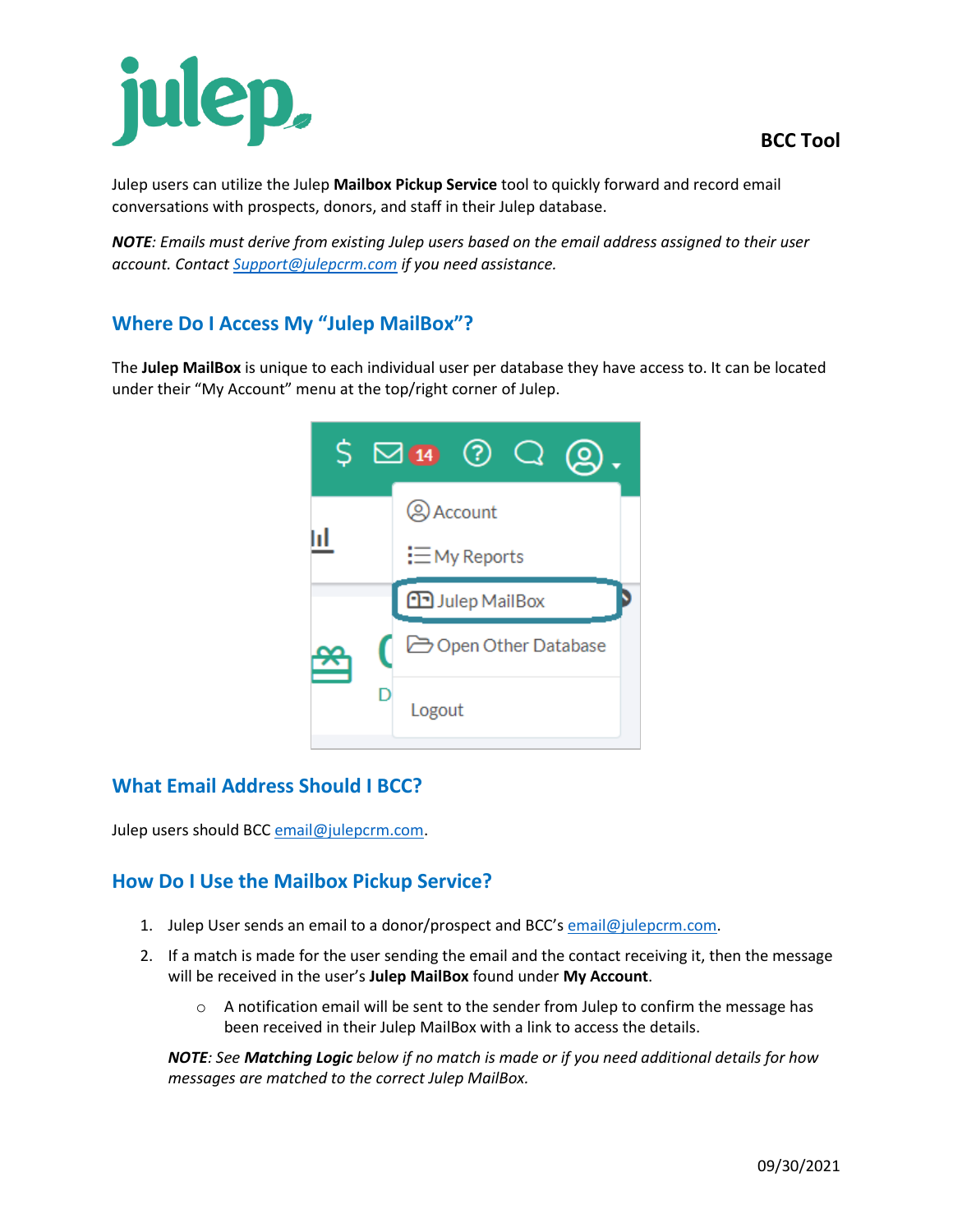

- 3. Click on (**My Account**) in the top right corner of Julep.
- 4. Then select  $\Box$  Julep MailBox from the dropdown menu.
- 5. The user's **Julep MailBox** will open.

| Current<br>$\checkmark$ | Me<br>$\checkmark$ |                 |             | Search by Name or Subject |                          |
|-------------------------|--------------------|-----------------|-------------|---------------------------|--------------------------|
|                         | <b>Status</b>      | To              | <b>Name</b> | Subject                   | <b>ReceivedAt</b>        |
| $Q$ +<br>∣ x            | New                | samaya@cmdi.com | Sofia Amaya | RE: Test                  | 8/26/2021 10:52:11<br>AM |

Messages sent to it can be reviewed. Inbox review options include:

- o **Message Status**
	- **EXECUTE:** Current This is the default view and will display all matched messages currently in the user's Mailbox for the database selected.
	- **New** This will display new, unread, messages only.
	- **Read** This will display read messages only.
	- No Matching If no donor profile is matched in any of the databases the user has access to, the message will be marked as "No Matching" and displayed in every database the user has access to with this status.
- o **Message Recipient**
	- This feature allows admin users for the database to review other user's emails forwarded. Select a user's name from the dropdown to review their unique messages.
	- By Default, the messages of the user logged in will display under "Me".
- o **Search**
	- **This feature allows users to search for messages by name and subject.**
- 6. The user will have the following options per message:
	- o They can click  $\overline{a}$  to view the complete message details forwarded.
	- o They can click to create a **Note** for the matched people record. From here, they can

edit the **Note** details before clicking save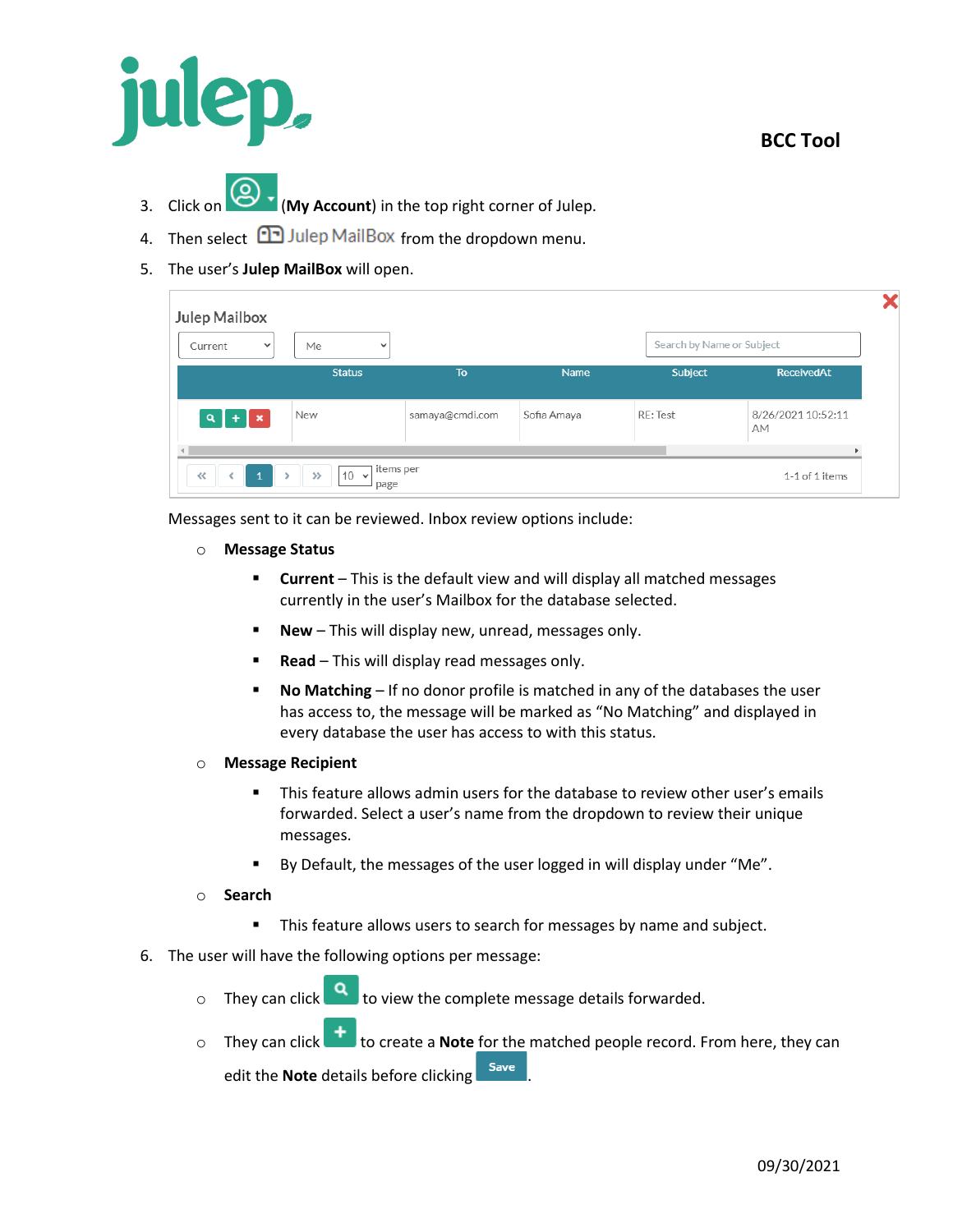

**BCC Tool**

**Matching Logic**

When an email is sent to Julep use the MailBox Pickup Service the following logic is applied:

The Mailbox Pickup Service will first check if the sender's email address is found in the Julep user table.

- 1. If it is not found:
	- a. The message will be marked as "Invalid" and will not be processed further. User will not see the message in any database.
- 2. If it is found:
	- a. The tool will then check which database(s) the user has access to.
	- b. After, it will search for the original/first email recipient's email address with the People Records for each database matched.
	- c. If a match is found, then the message will be added to the user's "Julep MailBox".

### **Where Do I Access My "Julep MailBox"?**

The **Julep Mailbox** is unique to each individual user per database they have access to. It can be located under their "My Account" menu at the top/right corner of Julep.